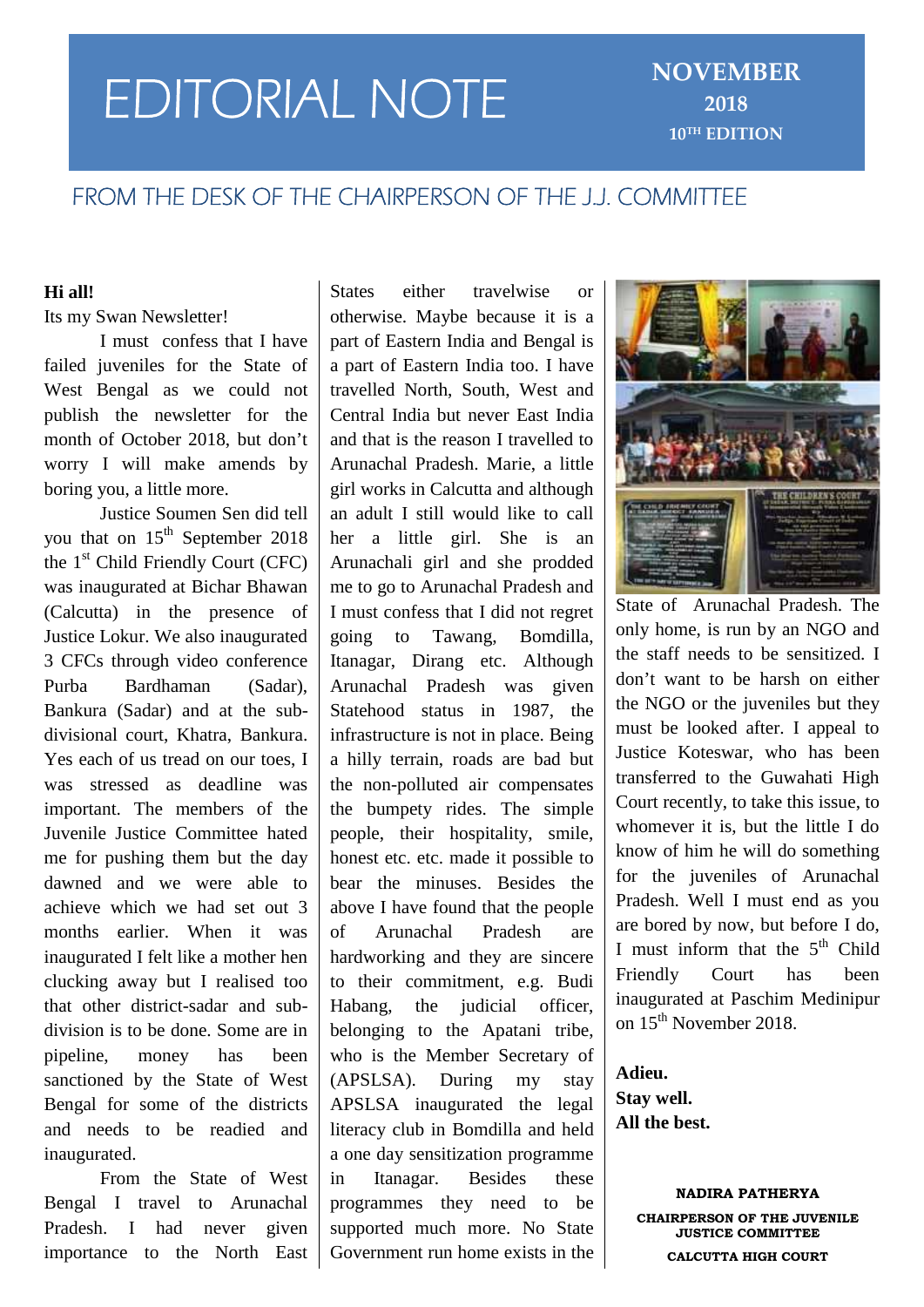# **Addressing Juvenile Delinquency: The Central Role of the Rehabilitative Process**

#### *"it takes a village to raise a child"*

#### **-African Proverb**

**The purpose of the JJ system, as stated by the preamble to the JJ Act, 2015 is to create a legal and administrative system that caters "to their basic needs through proper care, protection, development, treatment [and] social reintegration". Rescue, Rehabilitation and Re-integration is thus the conceptual triad on which the JJ system rests. The JJ system is based on the understanding that children commit crimes on account of familial, community, and broader environmental factors to which the child has been continually exposed.**

**It is also important to dispel the myth that the involvement of children in crimes is a widely prevalent phenomena. Data from the NCRB shows that while overall juvenile crime has increased by 47%, over the last five years, crimes commited by children forms only 1-1.2 percentage of total crime in India. (NCRB, Crime India (2010-2014).**



#### **(Source: NCRB, Crime in India)**

**There is also a need to consider adult involvement in these crimes. In a study done by the Tata Institute of Social Sciences (TISS) it was found that the number of offences committed by the children alone was less in comparison to the number of offences committed by children in a group or along with adults (TISS, Undated). NCRB data is contrary. Even if a child was coerced to being a party to the offence, or motivated by an adult and his role in a crime was limited, he would still be charged under the same set of provisions as the adult was charged.**

**It is also seen that most of the children who are booked come from dysfunctional families, has received poor education and is from economically disadvantaged backgrounds. Poverty is a common incidence in situations of juvenile crime, supported as 68% belong to poor families.**

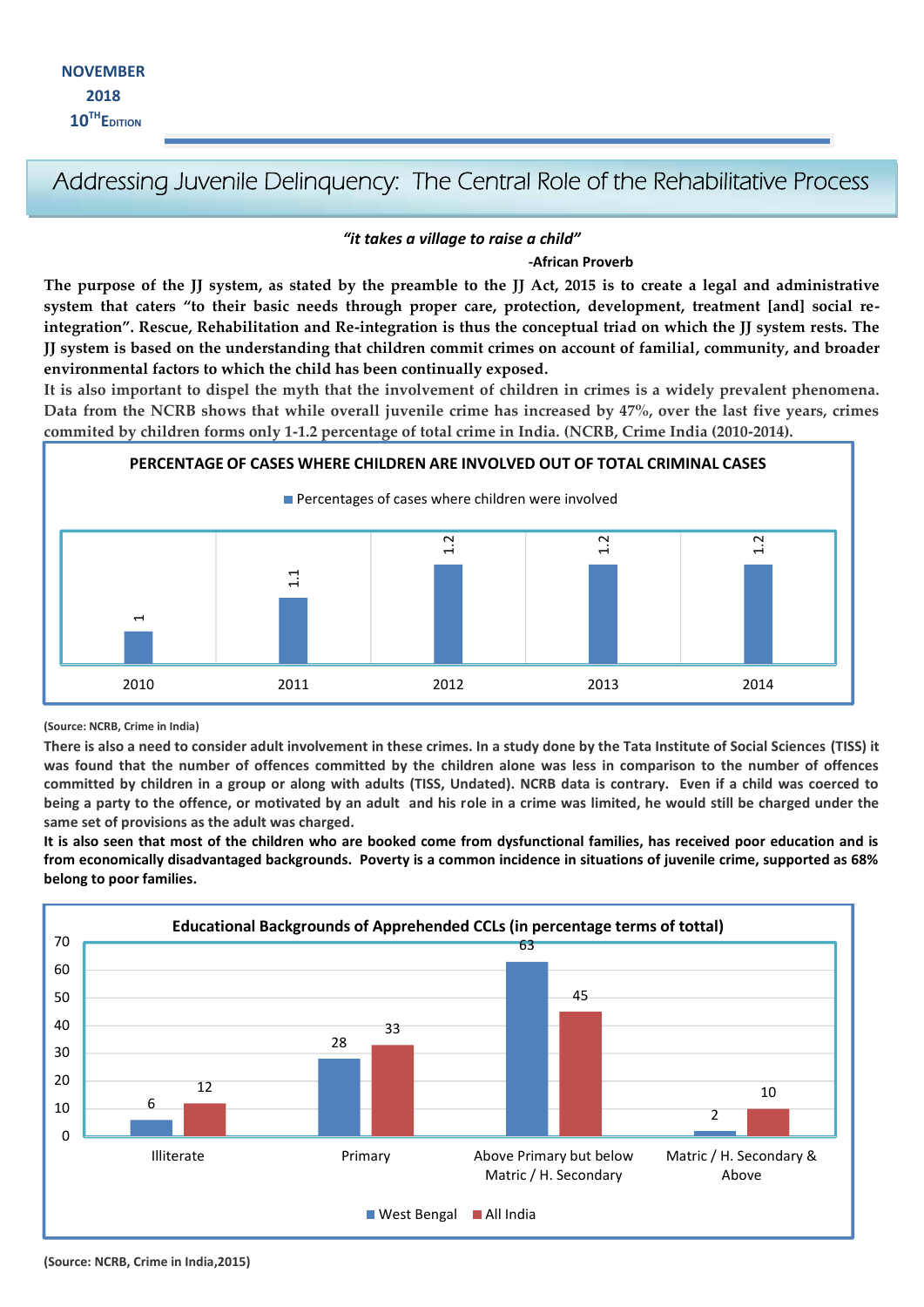



**(Source: NCRB, Crime in India,2015)**

**Data however shows that instances of children becoming repeat offenders are on the decline.**



**(Source: NCRB, Crime in India)**

**Research shows that children involved in crimes typically come from difficult circumstance for example parental alcoholism, poverty, family breakdown, overcrowding, abusive conditions in the home, orphaned or unaccompanied and those without means of subsistence, housing and other basic necessities are at great risk of falling into juvenile delinquency.**



**Rehabilitation and redressal, in the true sense of the word requires much more than merely ensuring lack of recidivism. It has to be holistic and includes everything that enables the child to live a constructive and happy life with opportunities for future prospects. It means that dignity of the juvenile is restored. As is evident from the WHO-Community Based Rehabilitation (CBR) matrix, it takes a number of agencies and actions to ensure proper rehabilitation of the child (Though the matrix was developed in the context of rehabilitation of disabled children, experts point out that it remains a comprehensive and crucial reference point for rehabilitation of children involved in crimes too)**